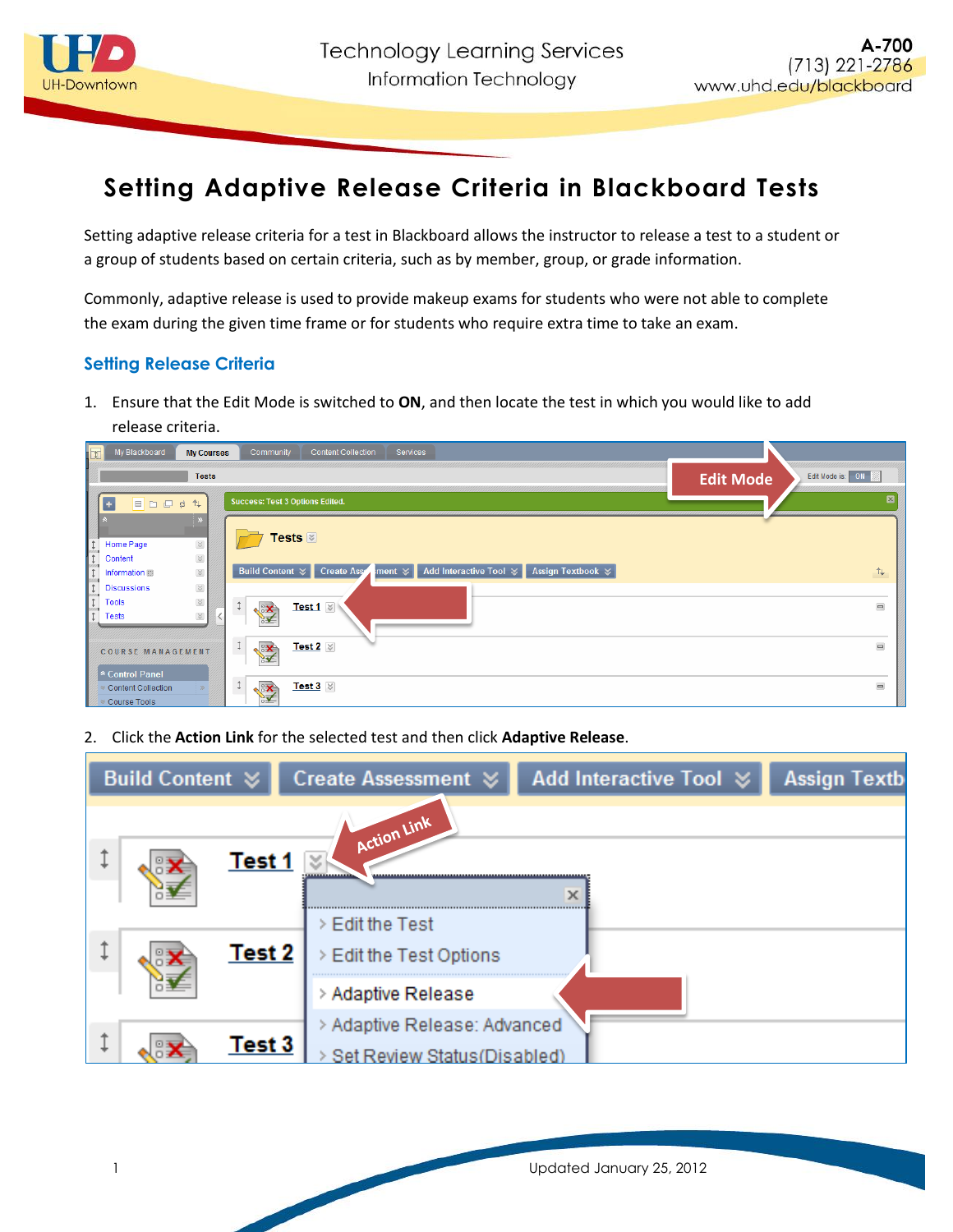

3. You will be taken to the **Adaptive Release Page**. You may select one of the release options or a combination of many options:

**Section 1** allows you to restrict the date along with using *other* release criteria. For example, one user may need to see the exam for only a particular date range.

**Note:** The dates for the test are always set from the **Edit the Test Options** screen. While the Adaptive Release area has an option to **Choose Dates**, the display dates in the **Edit the Test Options** area always surpasses it. Therefore, if you need to extend an exam to allow students to take a makeup, you MUST go to the **Edit the Test Options** screen to change the Display Dates. Do not use both

| 1. | <b>Date</b> |                                                                                                          |
|----|-------------|----------------------------------------------------------------------------------------------------------|
|    |             | Setting a Date criterion for this item will restrict the dates and times of the visibility of this item. |
|    | Choose Date | Display After<br>☺<br>匾<br>Enter dates as mm/dd/yyyy. Time may be entered in any increment.              |
|    |             | ⊛<br>Display Until<br>匾<br>Enter dates as mm/dd/yyyy. Time may be entered in any increment.              |

**Section 2** allows you to grant access by membership.

a) Clicking **Browse** takes you to an area where you can search the class roster list. Here, you can select the student(s) that should have access to the test. If you want the entire class to be able to take the test, you do *not* need to do anything here.

*See an example of adding membership on Page 5.*

| <b>Membership</b><br>2. |                                                                                                                                                                |
|-------------------------|----------------------------------------------------------------------------------------------------------------------------------------------------------------|
|                         | pername list or must be in a selected Group.] المطلعة معصمه مثل<br>This content item is visible to all users until a Membership criterion is created. Users m/ |
| Username                | Browse                                                                                                                                                         |
|                         | Enter one or more Username values or click Browse to Se.<br>. Separate multiple usef hame values with commas.                                                  |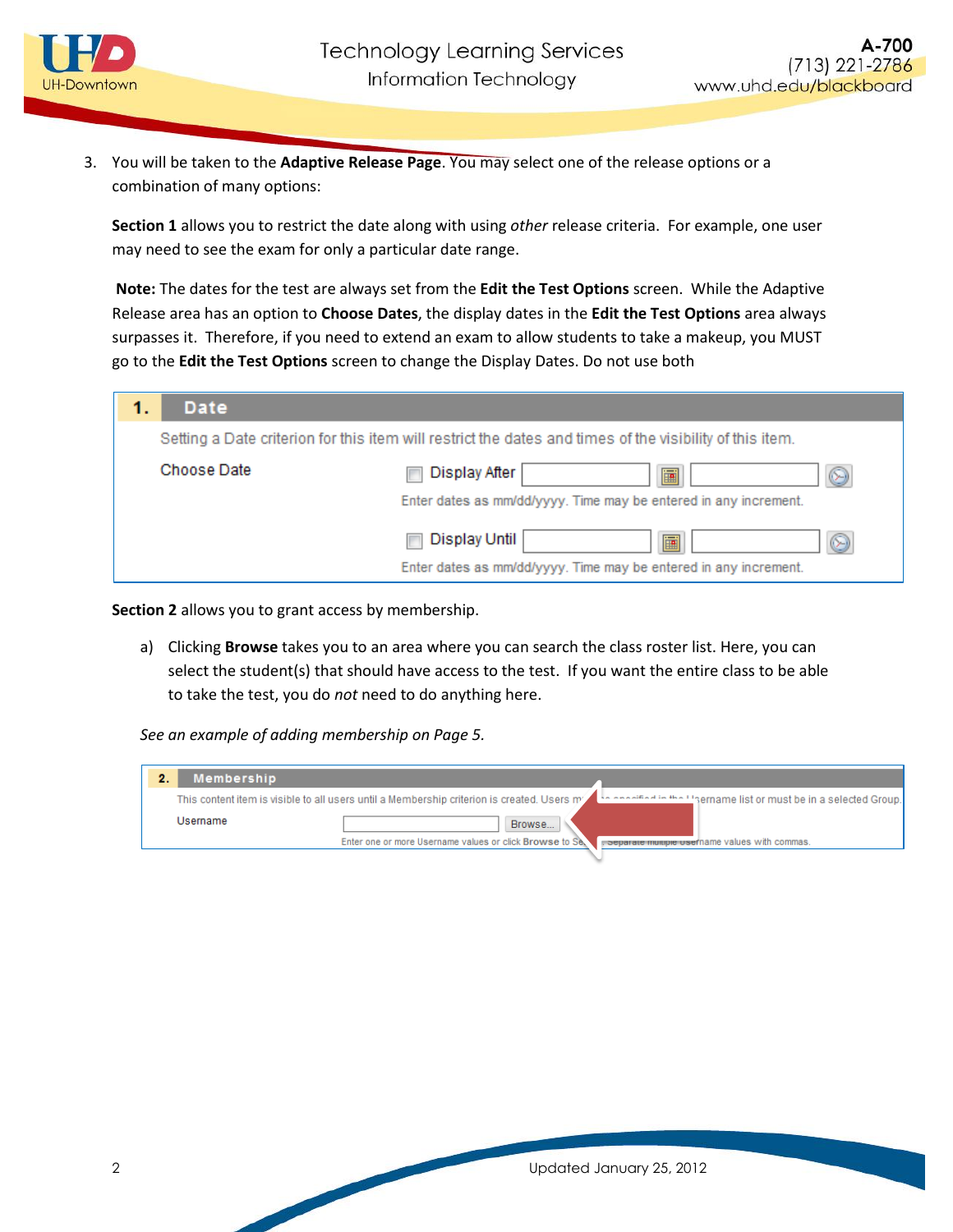

b) Click the name of the group in the **Items to Select** box and then click the arrow pointing to the right to move this group to the **Selected Items** box. This allows you to select a group of students who may have access to the test.

| 2.<br><b>Membership</b> |                                                                                                                                                                 |                                                                                     |  |
|-------------------------|-----------------------------------------------------------------------------------------------------------------------------------------------------------------|-------------------------------------------------------------------------------------|--|
|                         | This content item is visible to all users until a Membership criterion is created. Users must be specified in the Username list or must be in a selected Group. |                                                                                     |  |
| Username                | Browse<br>Enter one or more Username values or click Browse to Search. Separate multiple Username values with commas.                                           |                                                                                     |  |
| <b>Course Groups</b>    | <b>Items to Select</b><br>Group 1<br>Group <sub>2</sub><br>Select All<br><b>Invert Selection</b>                                                                | Selected Items<br>$\rightarrow$<br>$\zeta$<br><b>Invert Selection</b><br>Select All |  |

**Section 3** allows you to set the test so that its release is dependent upon criteria from a specific grade book column. For instance, you can require that a previous test grade be higher than 70 before the second quiz is released.

| з.                                                                                                                  | Grade                                             |                                                                                                                                           |
|---------------------------------------------------------------------------------------------------------------------|---------------------------------------------------|-------------------------------------------------------------------------------------------------------------------------------------------|
| This content item is visible to all users until a Grade criterion is cr<br>name. The score entered must be numeric. |                                                   | Choose Grade<br>As for a Grade Center grade or o                                                                                          |
|                                                                                                                     | Select a Grade Center column                      | Test - Test 1                                                                                                                             |
|                                                                                                                     | <b>Select Condition</b><br><b>Choose Criteria</b> | User has at least one attempt for this item<br>An attempt is recorded in the Grade Center when the user submits a Test, Survey, or Assigr |
|                                                                                                                     |                                                   | score ● Percent   Greater than or equal to   170<br>Score <b>Percent Between</b><br>and                                                   |

**Section 4** allows you to set **Review Status**. Use this option if students are expected to view a different item before having access to the item under consideration.

a) Click **Browse** to see the course map.

| <b>Review Status</b> |                                                                                                                              |
|----------------------|------------------------------------------------------------------------------------------------------------------------------|
|                      | This content item is visible to all users until a Review Status criterion is created. Selecting an item will perra tusers to |
| Select an item       | Browse                                                                                                                       |
|                      |                                                                                                                              |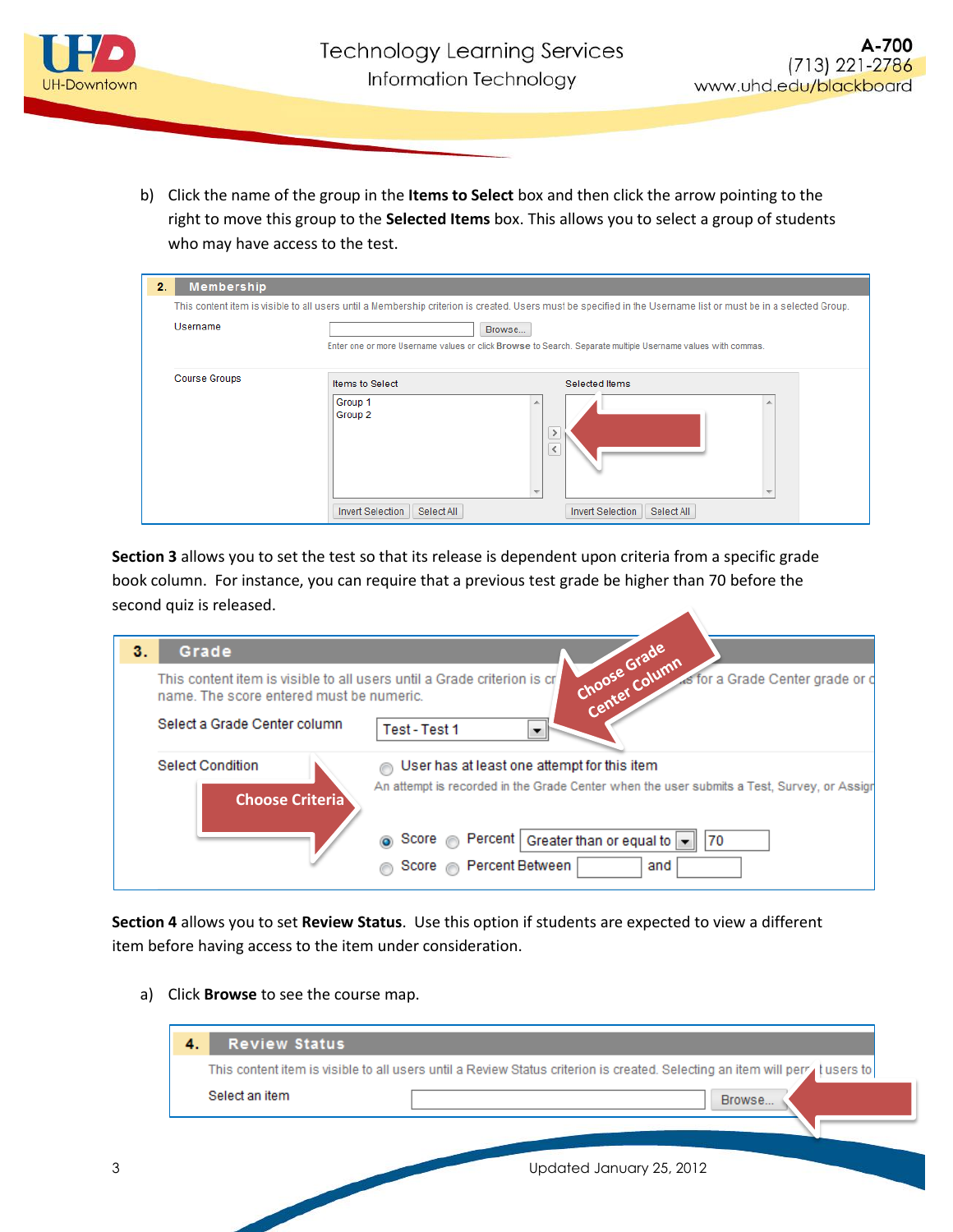

b) Click the Content Item you want learners to view before releasing the test.

| * Select Content:                                |                                                                                   |
|--------------------------------------------------|-----------------------------------------------------------------------------------|
|                                                  |                                                                                   |
|                                                  |                                                                                   |
| — पि Welcome!                                    |                                                                                   |
| <b>P</b> a Wimba!<br>E                           | bership criterion is created. Users must be specified in the Username list        |
| ■ My Wimba Room!                                 |                                                                                   |
| <b>TEST CLASSROOM</b>                            | Browse                                                                            |
| A Please Help                                    | e Username values or click Browse to Search. Separate multiple Username values    |
| <b>Extreme Content Area</b><br>E                 |                                                                                   |
| <b>Pa</b> Learning Module Galour!                |                                                                                   |
| <b>■ Abstract 1</b>                              |                                                                                   |
| Wiki Area                                        |                                                                                   |
| Barbie<br>m                                      | criterion is created. Possible points for a Grade Center grade or calculate       |
| Discover Bangladesh Part 1                       |                                                                                   |
| Cats Musical - Memory<br>h                       |                                                                                   |
| <b>Pa</b> Folder                                 | ▼                                                                                 |
| Fa Tests/Exams/Quizzes                           | at least one attempt for this item                                                |
| ┈ 国 Quiz 1 - Requires Respondus LockDown Browser | orded in the Grade Center when the user submits a Test, Survey, or Assignment, or |
| test2                                            |                                                                                   |

4. Once you are satisfied with your release criteria, click **Submit.**

| <b>Suhmit</b><br>5. |        |
|---------------------|--------|
|                     | Cancel |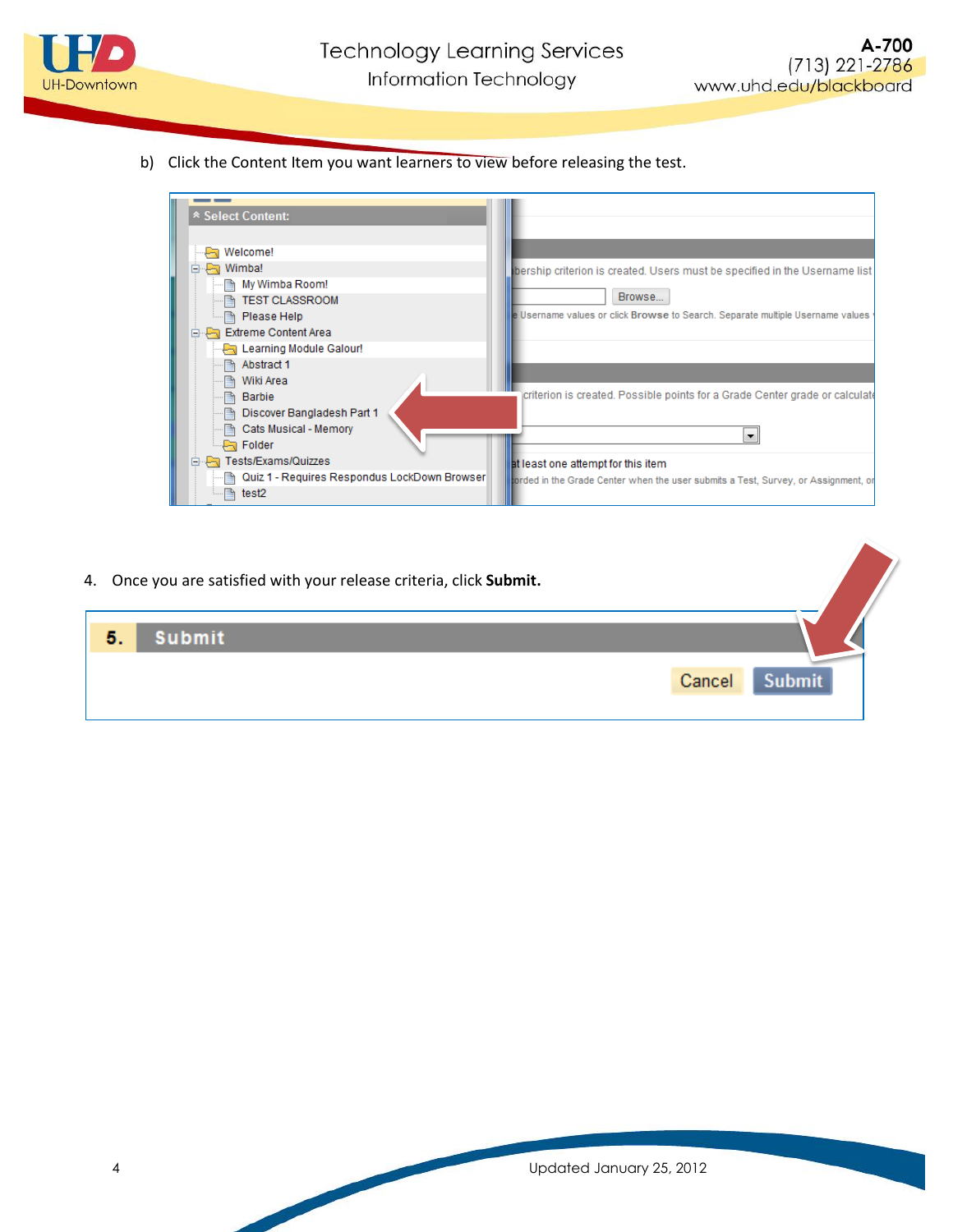

## **Example: Adding Member Criteria**

Let's complete an example. In this example we will add **Member Criteria** to the test and we will allow Demo User to view the test:

1. Ensure that the Edit Mode is switched to **ON**, and then locate the test in which you would like to add release criteria.

| $\overline{\mathbb{R}}$<br>My Blackboard<br><b>My Courses</b>                                            | Community<br><b>Content Collection</b><br>Services                                                                                                        |                                      |
|----------------------------------------------------------------------------------------------------------|-----------------------------------------------------------------------------------------------------------------------------------------------------------|--------------------------------------|
| <b>Tests</b>                                                                                             |                                                                                                                                                           | Edit Mode is: ON<br><b>Edit Mode</b> |
| <b>BDDS</b><br>$\uparrow \downarrow$<br>$\left  \cdot \right $                                           | <b>Success: Test 3 Options Edited.</b>                                                                                                                    | $\overline{\mathbf{x}}$              |
| $\leq$<br>Home Page<br><b>K</b><br>Content<br>$\preccurlyeq$<br>Information                              | Tests <b>⊠</b><br>Build Content $\forall$ Create Assetiment $\forall$<br><b>Add Interactive Tool </b> $\angle$ <b>1</b><br><b>Assign Textbook </b> $\leq$ | $\uparrow \downarrow$                |
| $\preccurlyeq$<br><b>Discussions</b><br>$\preccurlyeq$<br><b>Tools</b><br>$\preccurlyeq$<br><b>Tests</b> | Test 1 $\otimes$<br><b>VX</b>                                                                                                                             | $\qquad \qquad \Box$                 |
| COURSE MANAGEMENT<br>* Control Panel                                                                     | $\updownarrow$<br>Test 2 $\,\approx$<br>EX<br>ੇ¥                                                                                                          | $\qquad \qquad \Box$                 |
| Course Tools                                                                                             | $\downarrow$<br>Test $3 \times$<br><b>VIX</b>                                                                                                             | $\qquad \qquad =$                    |

2. Click the **Action Link** for the selected test and then click **Adaptive Release**.

| <b>Build Content ≫</b>             | Create Assessment ☆                                                               | Add Interactive Tool ≥ | <b>Assign Textb</b> |
|------------------------------------|-----------------------------------------------------------------------------------|------------------------|---------------------|
| <b>Test 1</b><br>Test <sub>2</sub> | Action Link<br>¥<br>> Edit the Test<br>> Edit the Test Options                    | x                      |                     |
| Test 3                             | > Adaptive Release<br>> Adaptive Release: Advance<br>Set Review Status (Disabled) |                        |                     |

3. You will be taken to the **Adaptive Release Page**.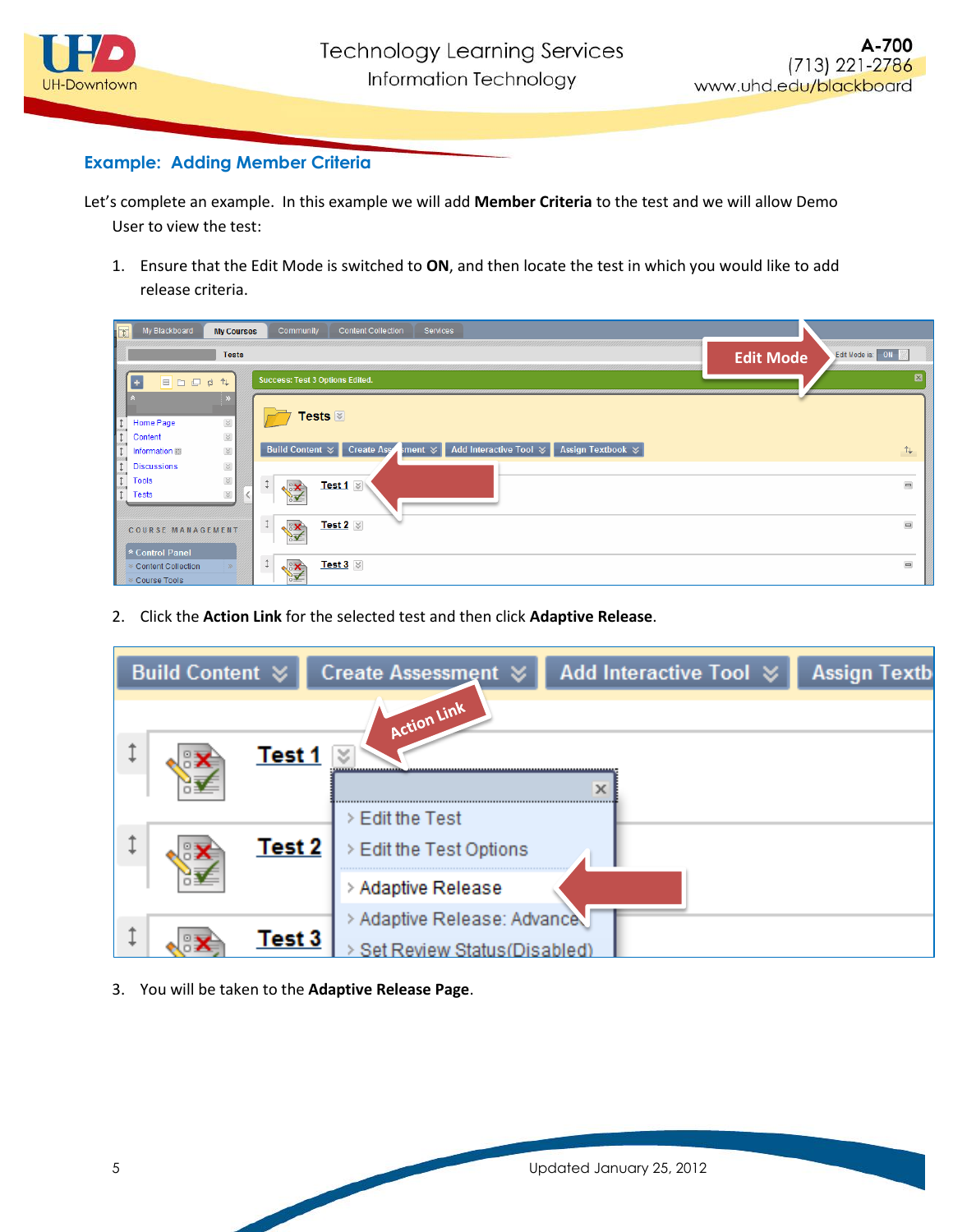

- 4. From the **Adaptive Release Page**, scroll down to section **2**-**Membership**.
- 5. Click **Browse**.

| 2. | Membership |                                                                                                                      |
|----|------------|----------------------------------------------------------------------------------------------------------------------|
|    |            | This content item is visible to all users until a Membership criterion is created. Users $mv'$ t be specified in the |
|    | Username   | Browse                                                                                                               |
|    |            | Enter one or more Username values or click Browse to Sex ch. Separate multiple                                       |

6. To see the **Roster List**, click **Go**.

| <b>Course Membership</b>                                                                                                                    |                         |
|---------------------------------------------------------------------------------------------------------------------------------------------|-------------------------|
| Field<br>Username v String Contains<br>Term<br>E.<br>Go<br>No users found for the current Search.<br>Enter the Search Criteria on the left. |                         |
|                                                                                                                                             | Cancel<br><b>Submit</b> |

7. A list of students' names will appear. Select the member(s) who is/are able to take this test by clicking the checkbox next to their name(s). In this example we will select Demo User. Then click **Submit**.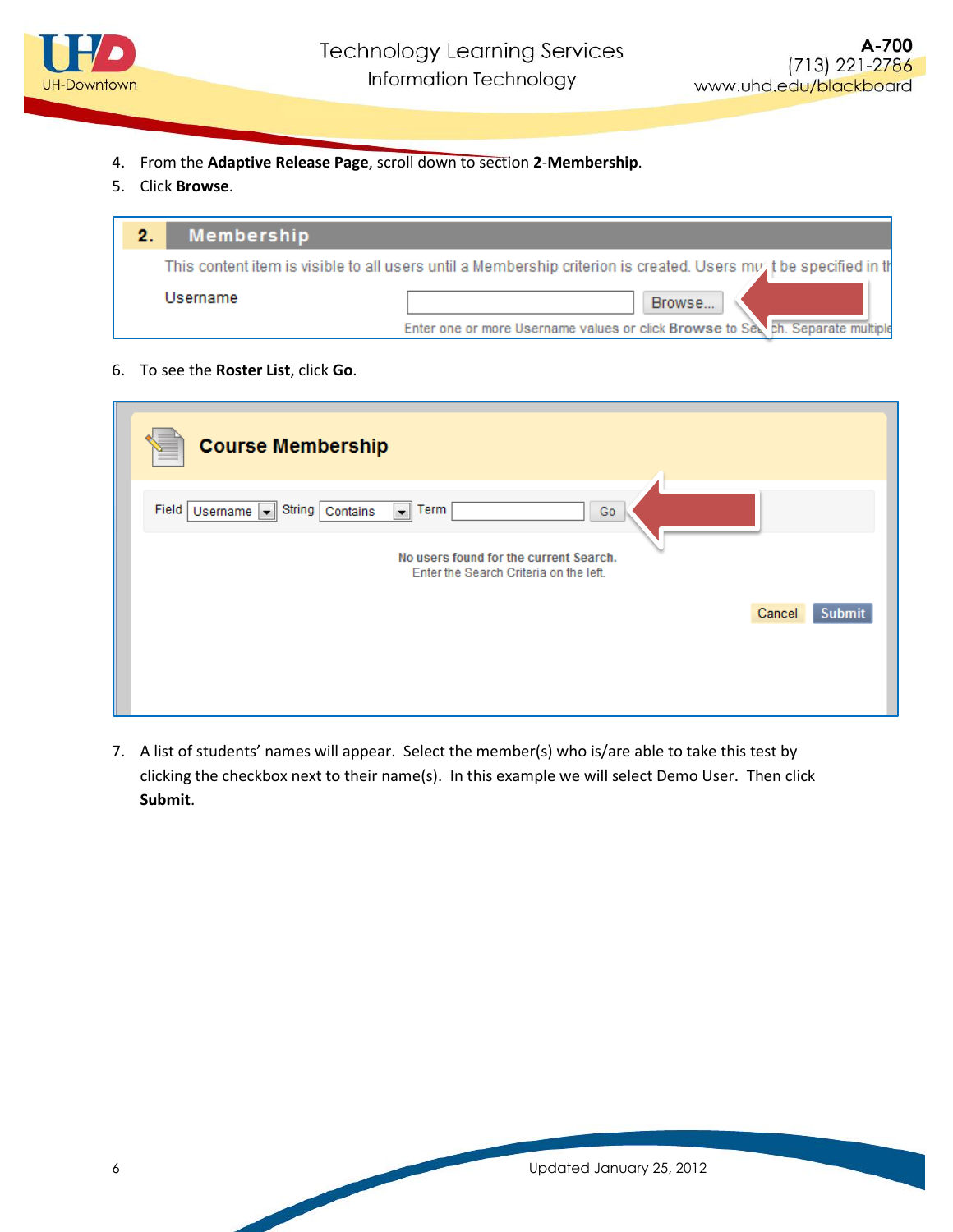

## **Note: When adding membership release criteria to other tests, you may also want to add Demo User to ensure the exam is visible in** *Student View***.**

| <b>Course Membership</b>        |                                                                           |              |         |  |  |  |
|---------------------------------|---------------------------------------------------------------------------|--------------|---------|--|--|--|
| Field<br>Usemame $\  \cdot \ $  | String<br>Term<br>$\overline{\phantom{a}}$<br>Contains<br>Go              |              |         |  |  |  |
| <b>First Name</b>               | <b>Last Name</b>                                                          | Username     | Role    |  |  |  |
| Demo<br>$\overline{\mathbf{v}}$ | <b>User</b>                                                               | bb_demo_x    | Student |  |  |  |
| Harvey<br>г                     | LoShon                                                                    | harveyloshon | Student |  |  |  |
| Jennifer<br>г                   | Smith                                                                     | smithj       | Student |  |  |  |
| Rebecca<br>г                    | Gunnels                                                                   | gunnelsr     | Student |  |  |  |
| Deborah<br>г                    | Carruthers                                                                | carruthersd  | Student |  |  |  |
| Jason<br>Г                      | Woodall                                                                   | woodallj     | Student |  |  |  |
| LoShone<br>г                    | Harvey                                                                    | harveyl      | Student |  |  |  |
| Luis<br>г                       | Sanchez                                                                   | sanchezlu    | Student |  |  |  |
|                                 | Displaying 1 to 8 of 8 items<br>Edit Paging<br>Show A'll<br><b>Submit</b> |              |         |  |  |  |

8. You will see the student name(s) in the **Username** box.

| <b>Membership</b><br>2. |                                                                                                                                                                                                          |
|-------------------------|----------------------------------------------------------------------------------------------------------------------------------------------------------------------------------------------------------|
| Username                | This content item is visible to all users until a Membership criterion is created. Users must be specifi<br>bb_demo_x<br>Browse<br>Enter one or more Username values or click Browse to Search. Separate |
|                         | 9. Once you are satisfied with your release criteria, click Submit.                                                                                                                                      |

| 5. | <b>Submit</b> |        |               |
|----|---------------|--------|---------------|
|    |               | Cancel | <b>Submit</b> |